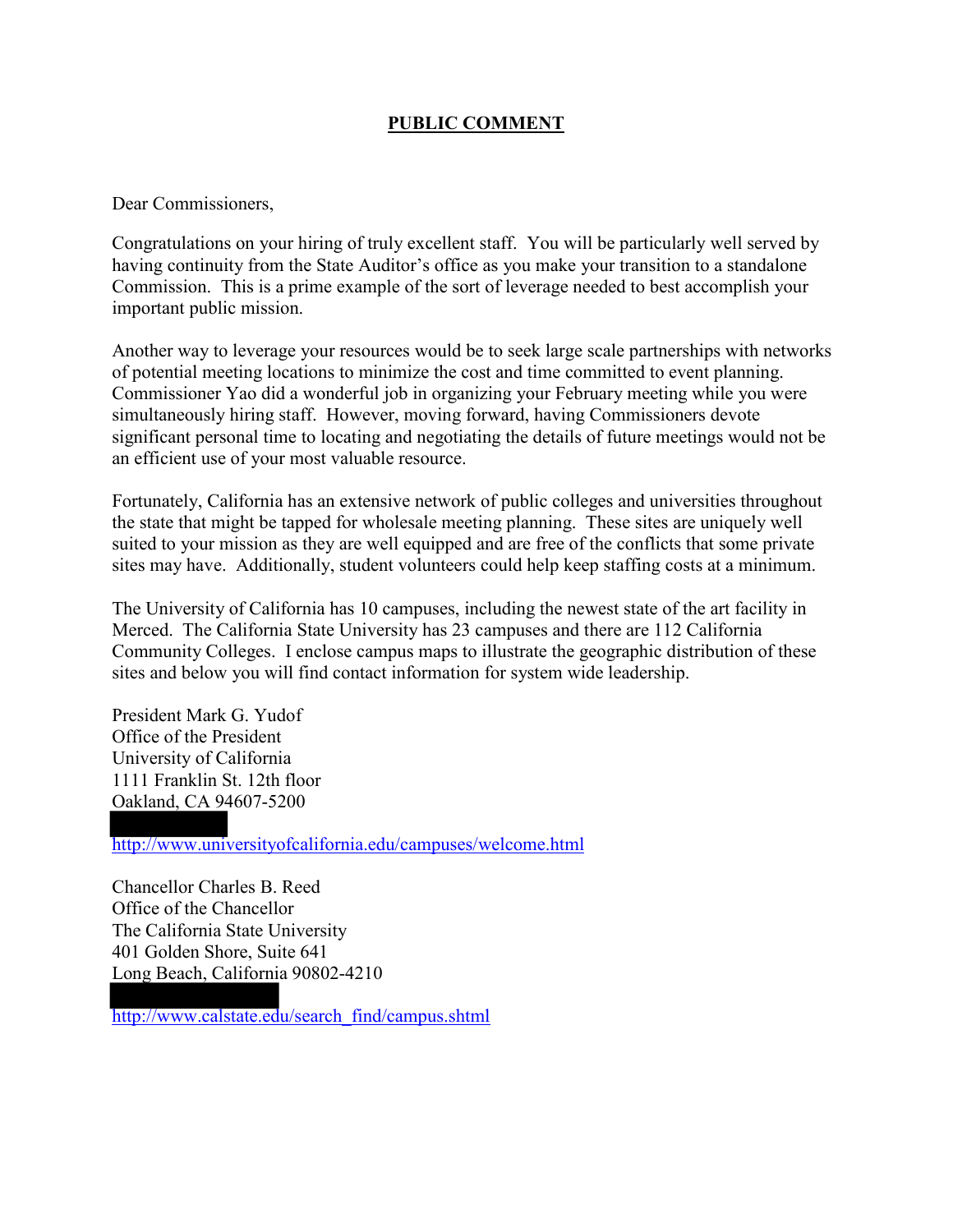Dr. Jack Scott Chancellor Chancellor's Office California Community Colleges 1102 Q Street Sacramento, CA 95814

# http://www.cccco.edu/LinkClick.aspx?fileticket=1MLZTbFko6s%3d&tabid=917

I suggest that when you create your meeting requirements template, you have your staff meet with the Chancellors and President to discuss a formal (or informal) RFP to be circulated by them to their local leadership to identify campuses interested in hosting meetings. Once interested campuses identify themselves, staff could bring the list to the full Commission for consideration and direction. Staff could then arrange a conference call with all of the interested hosts in the locations selected by the Commission to streamline meeting planning and maximize consistency in format.

On another topic, I've been concerned to see significant gaps in between your meetings and inconsistent attendance. I understand that it is a great personal sacrifice to serve on the Commission with such an intense time commitment required in such a compressed period of time and I am grateful for your sacrifice. However, your own website states "carrying out the duties of the Commission should be first and foremost for each commissioner during the 7 ½ month period in which the Commission must define the state Senate, Assembly and Board of Equalization district lines." Please do not underestimate the magnitude of the task before you and the time commitment needed to accomplish your mission.

Sincerely,

Heather Peters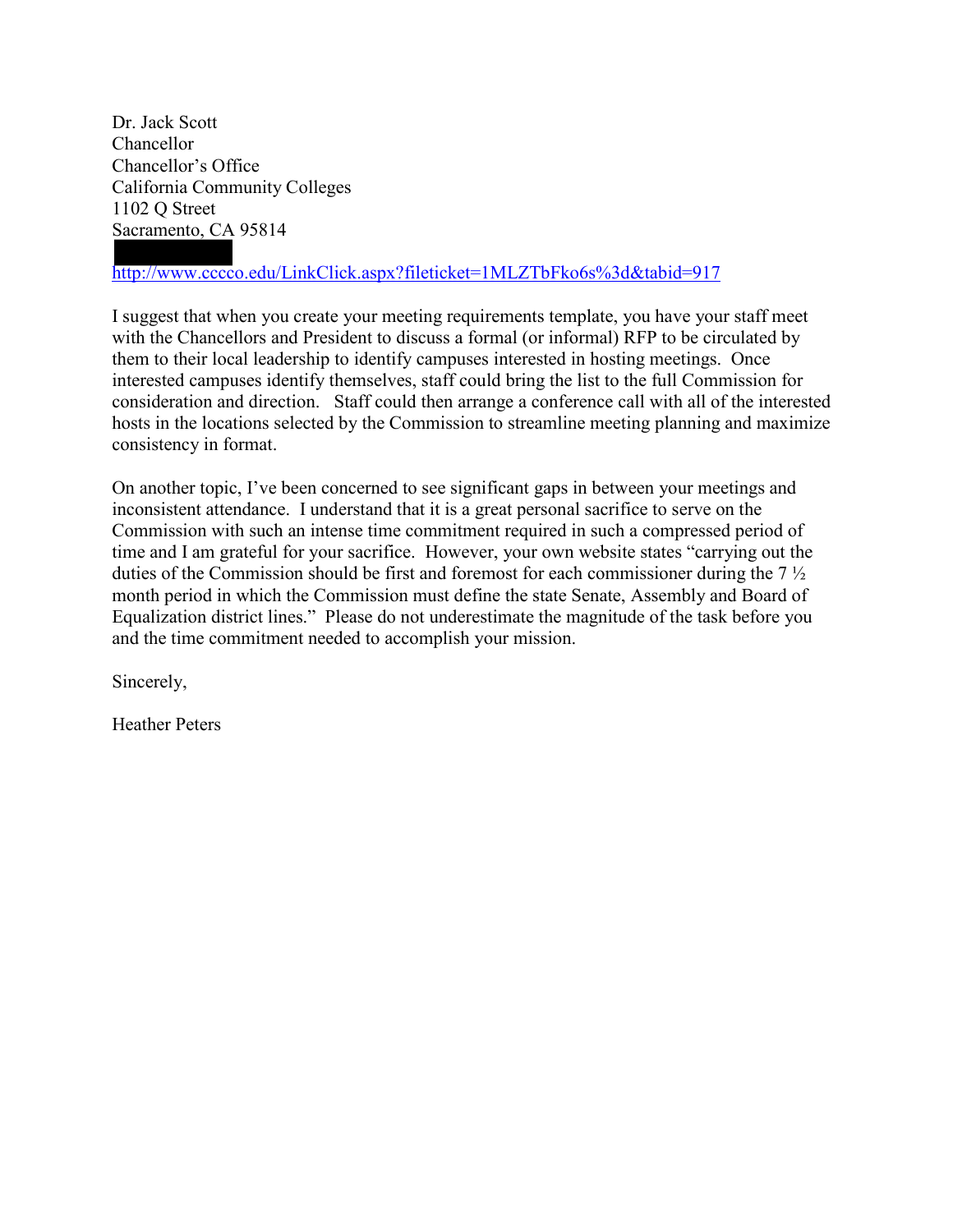



**Berkeley** 



Davis



Irvine



Los Angeles



Merced

### UC Campuses

The campuses of the University of California provide exciting environments that foster world-class educational and research opportunities and generate a wide range of benefits and services that touch the lives of Californians throughout the state.

The UC family includes more than 220,000 students, more than 170,000 faculty and staff, 37,000 retirees and more than 1.5 million living alumni.

Opened in 2005, the UC system's tenth campus at Merced—the nation's first public research university to be built in the 21st century—is the first new UC campus in 40 years.

UC is also actively involved in locations beyond its campuses, national laboratories, medical centers and neighboring communities — in places throughout California, around the world and online. Visit More UC Locations.

#### About the Campuses

The web sites of individual UC campuses provide a wealth of information about their history, traditions, academic distinctions and social contributions as well as a compendium of facts, figures, maps and pictures. The links below will take you directly to each campus' "About UC" page:



### Maps and Directions for UC Campuses

Campus Tours, Photos and Webcams

### Campus Organization Charts

It Starts Here | Giving to UC | A-Z Index | Directories | Contact | Text Only | Home

Updated: April 20, 2003



Riverside



San Francisco



Santa Barbara



Santa Cruz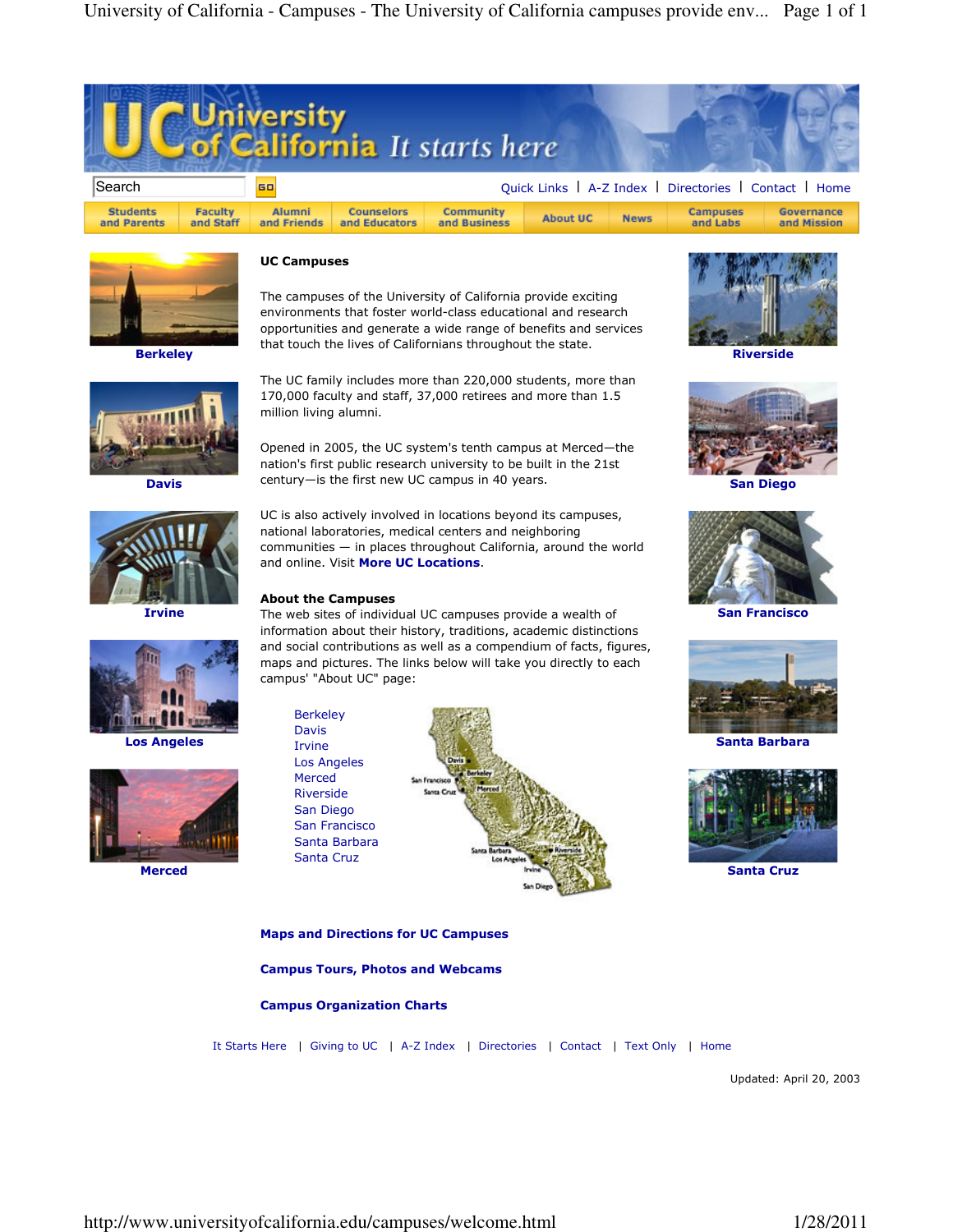| <b>The California State University</b><br>WORKING FOR CALIFORNIA<br>Home   Search                                                                                                                                                                                                                                                                                                                                                                                                                                                                                                                                                                                                                                                                                                                                                                                                                                                                                                                                                                                                                                                     | GO. | <b>Students</b><br>Faculty & Staff<br>Teaching & Learning<br>Administration<br>Alumni, Parents & Donors<br>Business, Community & Gov't<br><b>Public Affairs</b> |
|---------------------------------------------------------------------------------------------------------------------------------------------------------------------------------------------------------------------------------------------------------------------------------------------------------------------------------------------------------------------------------------------------------------------------------------------------------------------------------------------------------------------------------------------------------------------------------------------------------------------------------------------------------------------------------------------------------------------------------------------------------------------------------------------------------------------------------------------------------------------------------------------------------------------------------------------------------------------------------------------------------------------------------------------------------------------------------------------------------------------------------------|-----|-----------------------------------------------------------------------------------------------------------------------------------------------------------------|
| <b>Campus Home Pages</b><br>• California State University Bakersfield<br>• California State University Channel Islands<br><b>• California State University Chico</b><br>• California State University Dominguez Hills<br>• California State University East Bay<br>• California State University Fresno<br>• California State University Fullerton<br>• Humboldt State University<br>• California State University Long Beach<br>• California State University Los Angeles<br>• California Maritime Academy<br>• California State University Monterey Bay<br>• California State University Northridge<br>• California State Polytechnic University, Pomona<br>• California State University Sacramento<br>• California State University San Bernardino<br>· San Diego State University<br>• San Francisco State University<br>• San Jose State University<br>• California Polytechnic State University, San Luis Obispo<br>• California State University San Marcos<br>• Sonoma State University<br>• California State University Stanislaus<br>To see where these campuses are located, go to the <b>Map of Campus</b><br>Locations. |     |                                                                                                                                                                 |
| <b>Technical Contact:</b>                                                                                                                                                                                                                                                                                                                                                                                                                                                                                                                                                                                                                                                                                                                                                                                                                                                                                                                                                                                                                                                                                                             |     |                                                                                                                                                                 |

<u> 1989 - Johann Barbara, martxa eta politikar</u>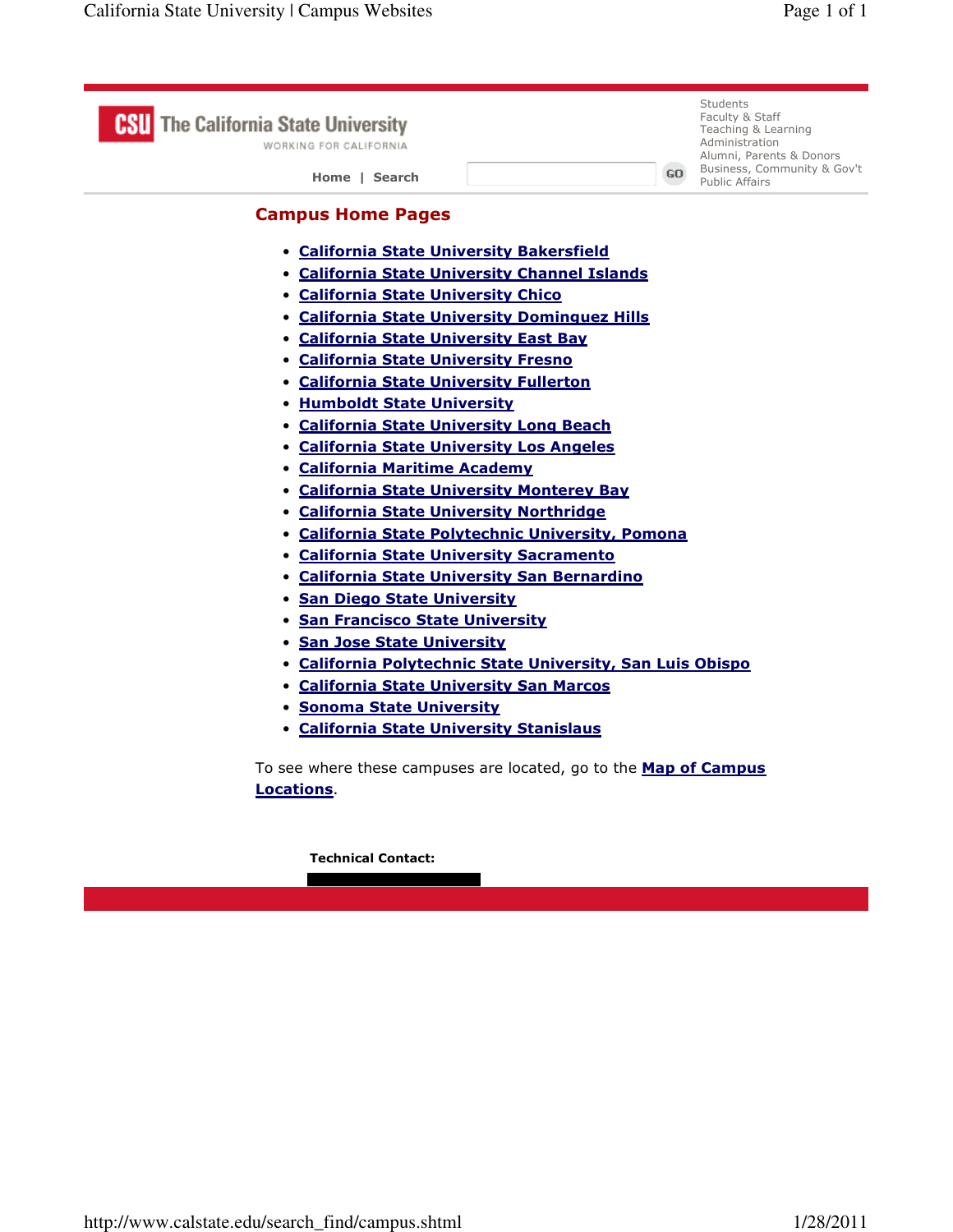**Regional Listings** 

# **Regional College Listing - Northern**

| <b>Butte-Glenn Community College District</b><br><b>Butte College</b>                 |                                           |                |  |
|---------------------------------------------------------------------------------------|-------------------------------------------|----------------|--|
| 3536 Butte Campus Drive<br>Oroville CA 95965-8399                                     | (530) 895-2511<br>www.butte.edu           | (530) 895-2511 |  |
| <b>Feather River Community College District</b><br><b>Feather River College</b>       |                                           |                |  |
| 570 Golden Eagle Avenue<br>Quincy CA 95971-9124                                       | (530) 283-0202<br>www.frc.edu             | (530) 283-0202 |  |
| <b>Lassen Community College District</b><br><b>Lassen College</b>                     |                                           |                |  |
| Highway 139 PO Box 3000<br>Susanville CA 96130-3000                                   | (530) 257-6181<br>www.lassencollege.edu   | (530) 257-6181 |  |
| <b>Los Rios Community College District</b><br><b>District Office</b>                  |                                           |                |  |
| 1919 Spanos Court Sacramento<br>CA 95825-3981                                         | (916) 568-3021<br>www.losrios.edu         | (916) 568-3021 |  |
| <b>American River College</b><br>4700 College Oak Drive<br>Sacramento CA 95841-4286   | (916) 484-8011<br>www.arc.losrios.edu     | (916) 484-8011 |  |
| <b>Cosumnes River College</b><br>8401 Center Parkway<br>Sacramento CA 95823-5799      | (916) 691-7344<br>www.crc.losrios.edu     | (916) 691-7344 |  |
| <b>Folsom Lake College</b><br>10 College Parkway<br>Folsom CA 95630                   | $(916) 608 - 6500$<br>www.flc.losrios.edu | (916) 608-6500 |  |
| <b>Sacramento City College</b><br>3835 Freeport Boulevard<br>Sacramento CA 95822-1386 | (916) 558-2111<br>www.scc.losrios.edu     | (916) 558-2111 |  |
| <b>Mendocino-Lake Community College District</b><br><b>Mendocino College</b>          |                                           |                |  |
| 1000 Hensley Creek Rd.                                                                | (707) 468-3000                            | (707) 468-3000 |  |
| Ukiah CA 95482-0300                                                                   | www.mendocino.edu                         |                |  |
| Back to Top of Page                                                                   |                                           |                |  |
| <b>Napa Valley Community College District</b><br><b>Napa Valley College</b>           |                                           |                |  |
| 2277 Napa Vallejo Highway<br>Napa CA 94558-6236                                       | (707) 253-3000<br>www.napavalley.edu      | (707) 253-3000 |  |
| <b>Redwoods Community College District</b><br>Redwoods, College of the                |                                           |                |  |
| 7351 Tompkins Hill Road<br>Eureka CA 95501-9301                                       | (707) 476-4100<br>www.redwoods.edu        | (707) 476-4100 |  |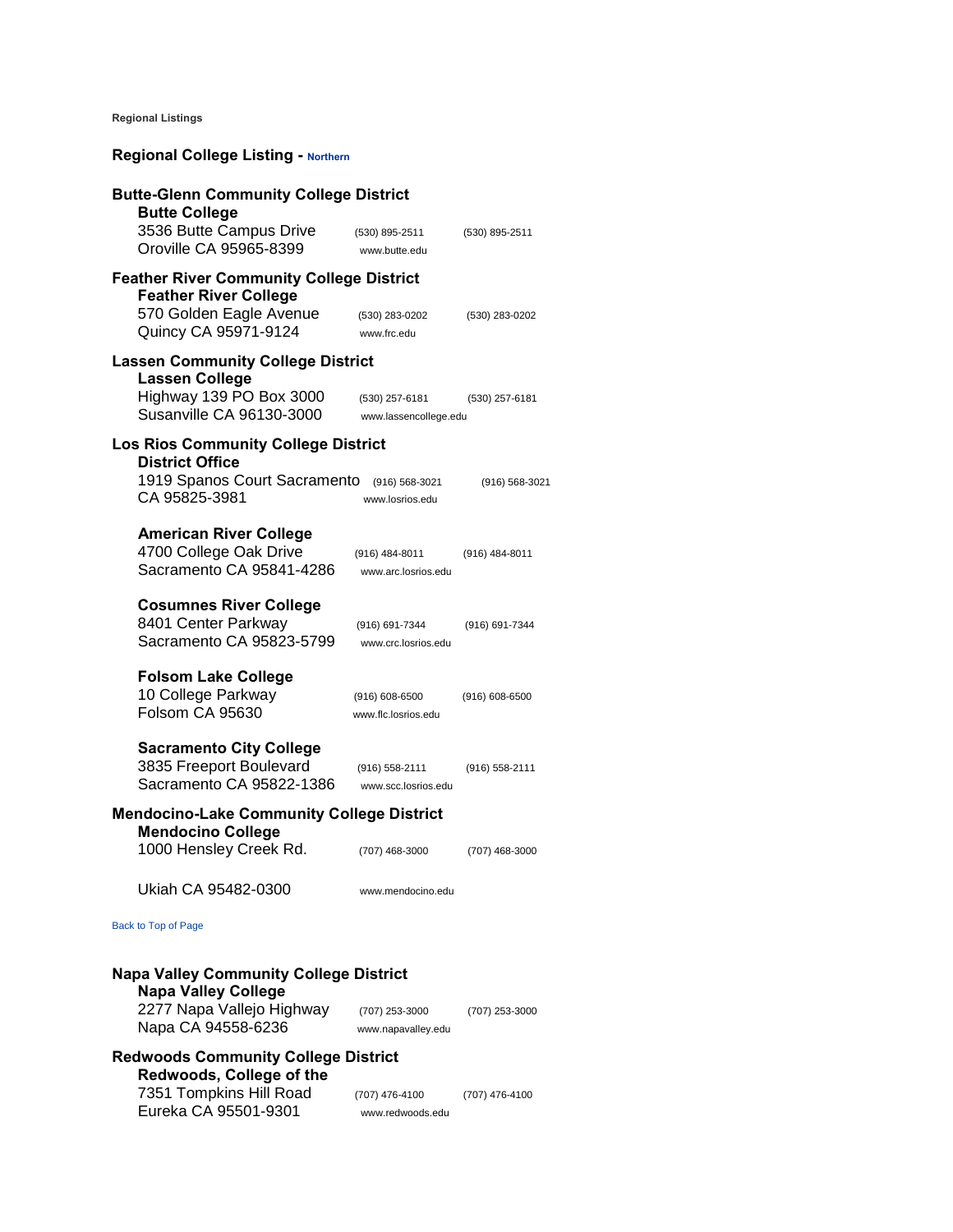| <b>Shasta-Tehama-Trinity Joint Community College District</b><br><b>Shasta College</b><br>11555 Old Oregon Trail |                                         |                |
|------------------------------------------------------------------------------------------------------------------|-----------------------------------------|----------------|
| PO Box 496006<br>Redding CA 96049-6006                                                                           | (530) 225-4600<br>www.shastacollege.edu | (530) 225-4600 |
| <b>Sierra Joint Community College District</b><br><b>Sierra College</b>                                          |                                         |                |
| 5000 Rocklin Road<br>Rocklin CA 95677-3397                                                                       | (916) 660-7389<br>www.sierracollege.edu | (916) 660-7389 |
| <b>Siskiyou Joint Community College District</b><br>Siskiyous, College of the                                    |                                         |                |
| 800 College Avenue<br>Weed CA 96094-2899                                                                         | (530) 938-5555<br>www.siskiyous.edu     | (530) 938-5555 |
| <b>Solano County Community College District</b><br><b>Solano Community College</b>                               |                                         |                |
| 4000 Suisun Valley Road<br>Fairfield, CA 94534-3197                                                              | (707) 864-7000<br>www.solano.edu        | (707) 864-7000 |
| <b>Sonoma County Community College District</b><br><b>Santa Rosa Junior College</b>                              |                                         |                |
| 1501 Mendocino Avenue<br>Santa Rosa CA 95401-4395                                                                | (707) 527-4011<br>www.santarosa.edu     | (707) 527-4011 |
| <b>Yuba Community College District</b><br><b>Yuba College</b>                                                    |                                         |                |
| 2088 North Beale Road<br>Marysville CA 95901-7699                                                                | (530) 741-6700<br>www.yccd.edu          | (530) 741-6700 |
| Back to Top of Page                                                                                              |                                         |                |
| <b>Regional College Listing - Central</b>                                                                        |                                         |                |
| <b>Gavilan Community College District</b><br><b>Gavilan College</b>                                              |                                         |                |
| 5055 Santa Teresa Blvd.<br>Gilroy CA 95020-9599                                                                  | (408) 847-1400<br>www.gavilan.edu       | (408) 847-1400 |
| <b>Hartnell Community College District</b><br><b>Hartnell College</b>                                            |                                         |                |
| 156 Homestead Avenue<br>Salinas CA 93901-1697                                                                    | (831) 755-6700<br>www.hartnell.edu      | (831) 755-6700 |
| <b>Lake Tahoe Community College District</b><br><b>Lake Tahoe Community College</b>                              |                                         |                |
| 1 College Drive<br>So. Lake Tahoe CA 96150-4524                                                                  | (530) 541-4660<br>www.ltcc.edu          | (530) 541-4660 |
| <b>Merced Community College District</b><br><b>Merced College</b>                                                |                                         |                |
| 3600 M Street<br>Merced CA 95348-2898                                                                            | (209) 384-6000<br>www.mccd.edu          | (209) 384-6000 |
| <b>Monterey Peninsula Community College District</b><br><b>Monterey Peninsula College</b>                        |                                         |                |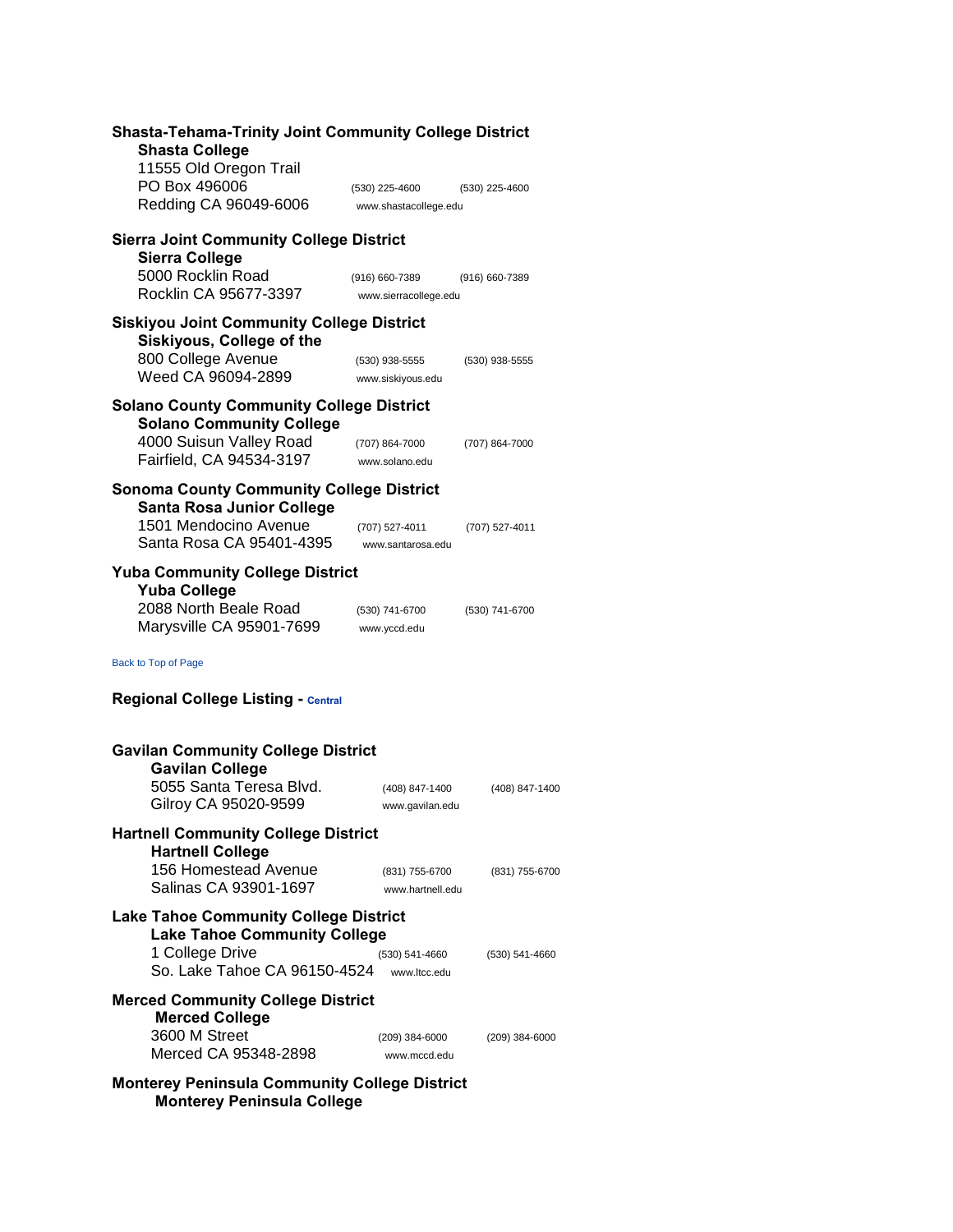| 980 Fremont Street                                                              | (831) 646-4000                              | (831) 646-4000 |
|---------------------------------------------------------------------------------|---------------------------------------------|----------------|
| Monterey CA 93940-4799                                                          | www.mpc.edu                                 |                |
| San Joaquin Delta Community College District<br>San Joaquin Delta College       |                                             |                |
| 5151 Pacific Avenue                                                             | (209) 954-5151                              | (209) 954-5151 |
| Stockton CA 95207-6370                                                          | www.deltacollege.edu                        |                |
| <b>Sequoias Community College District</b><br>Sequoias, College of the          |                                             |                |
| 915 South Mooney Boulevard                                                      | (559) 730-3700                              | (559) 730-3700 |
| Visalia CA 93277-2234                                                           | www.cos.edu                                 |                |
| <b>State Center Community College District</b><br><b>District Office</b>        |                                             |                |
| 1525 East Weldon Avenue                                                         | (559) 226-0720                              | (559) 226-0720 |
| Fresno CA 93704-6340                                                            | www.scccd.com                               |                |
| <b>Fresno City College</b><br>1101 E. University Avenue<br>Fresno CA 93741-0001 | (559) 442-4600<br>www.fresnocitycollege.edu | (559) 442-4600 |
| <b>Reedley College</b>                                                          |                                             |                |
| 995 N. Reed Avenue                                                              | (559) 638-5040                              | (559) 638-5040 |
| Reedley CA 93654-2099                                                           | www.reedleycollege.edu                      |                |
| <b>West Hills Community College District</b><br><b>West Hills College</b>       |                                             |                |
| 300 Cherry Lane                                                                 | (559) 934-2000                              | (559) 934-2000 |
| Coalinga CA 93210-1399                                                          | www.westhillscollege.com                    |                |
|                                                                                 |                                             |                |
| <b>West Hills College Coalinga</b>                                              |                                             |                |
| 300 Cherry Lane                                                                 | (559) 934-2000                              | (559) 934-2000 |
| Coalinga CA 93210-1399                                                          | www.westhillscollege.com/coalinga           |                |
| <b>West Hills College Lemoore</b>                                               |                                             |                |
| 555 College Avenue<br>Lemoore CA 93245                                          | (559) 925-3000                              | (559) 925-3000 |
|                                                                                 | www.westhillscollege.com/lemoore            |                |
| Back to Top of Page                                                             |                                             |                |
| <b>West Kern Community College District</b><br><b>Taft College</b>              |                                             |                |
| 29 Emmons Park Drive<br>Taft CA 93268-4217                                      | (661) 763-7700<br>www.taftcollege.edu       | (661) 763-7700 |
| <b>Yosemite Community College District</b><br><b>District Office</b>            |                                             |                |
| 2201 Blue Gum Avenue<br>Modesto CA 95352-4065                                   | $(209)$ 575-6508<br>www.yosemite.edu        | (209) 575-6508 |
| <b>Columbia College</b>                                                         |                                             |                |
| 11600 Columbia College Drive                                                    | (209) 588-5100                              | (209) 588-5100 |
| Sonora CA 95370-8518                                                            | www.columbia.yosemite.edu                   |                |
|                                                                                 |                                             |                |
| <b>Modesto Junior College</b>                                                   |                                             |                |
| 435 College Avenue                                                              | (209) 575-6498                              | (209) 575-6498 |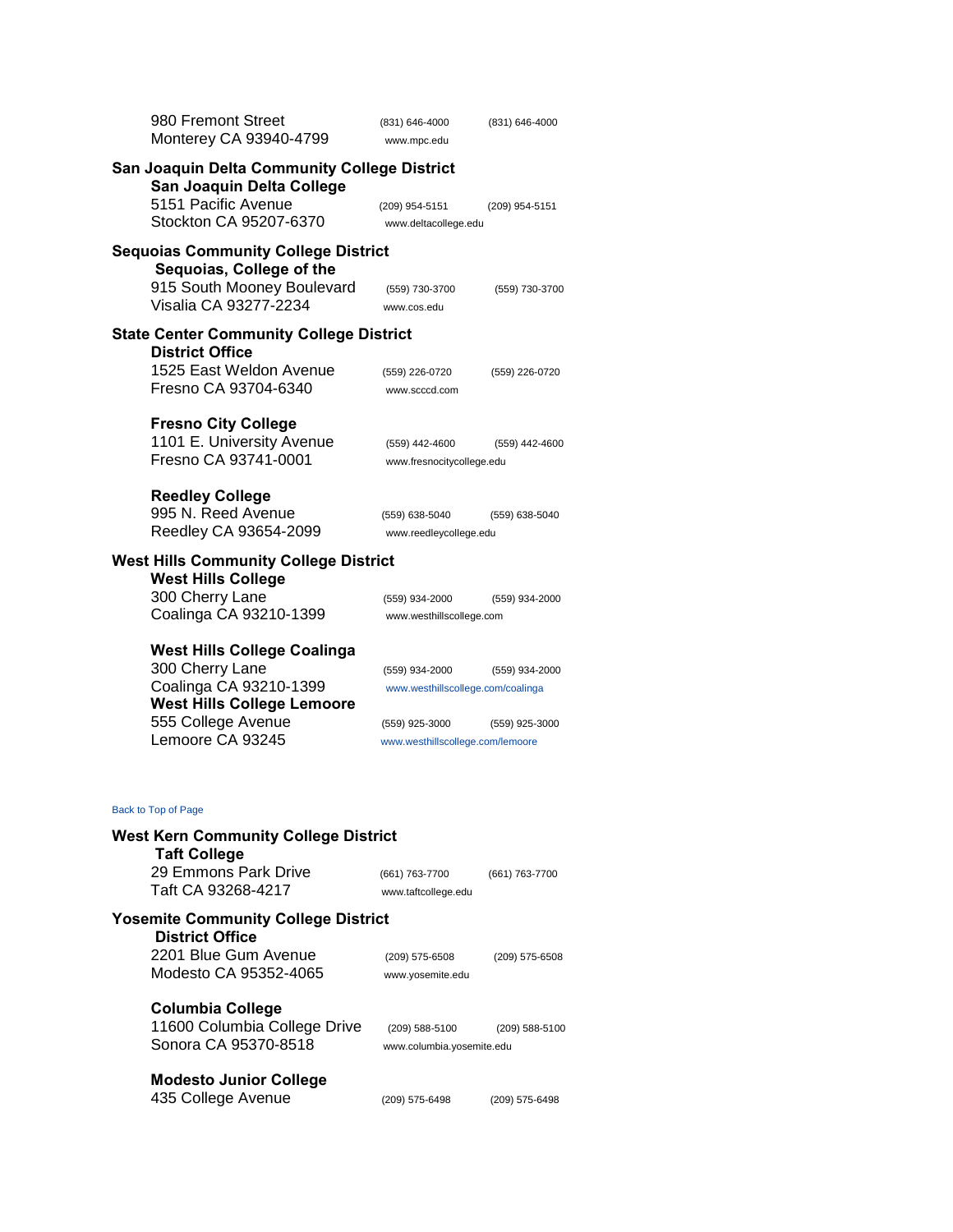| Modesto CA 95350-5800                                                                                             | www.mjc.edu                                 |                |
|-------------------------------------------------------------------------------------------------------------------|---------------------------------------------|----------------|
| Back to Top of Page                                                                                               |                                             |                |
| <b>Regional College Listing - Bay Area</b>                                                                        |                                             |                |
| <b>Cabrillo Community College District</b><br><b>Cabrillo College</b><br>6500 Soquel Drive<br>Aptos CA 95003-3119 | (831) 479-6100<br>www.cabrillo.edu          | (831) 479-6100 |
| <b>Chabot-Las Positas Community College District</b><br><b>District Office</b>                                    |                                             |                |
| 5020 Frankin Drive<br>Pleasanton CA 94588                                                                         | (925) 485-5206<br>www.clpccd.org            | (925) 485-5206 |
| <b>Chabot College</b><br>25555 Hesperian Blvd.<br>Hayward CA 94545-5001                                           | (510) 723-6600<br>www.chabotcollege.edu     | (510) 723-6600 |
| <b>Las Positas College</b><br>3000 Campus Hill Drive<br>Livermore CA 94551                                        | (925) 424-1000<br>www.laspositascollege.edu | (925) 424-1000 |
| <b>Contra Costa Community College District</b>                                                                    |                                             |                |
| <b>District Office</b><br>500 Court Street<br>Martinez CA 94553-1278                                              | (925) 229-1000<br>www.4cd.net               | (925) 229-1000 |
| <b>Contra Costa College</b><br>2600 Mission Bell Drive<br>San Pablo CA 94806-3195                                 | (510) 235-7800<br>www.contracosta.edu       | (510) 235-7800 |
| <b>Diablo Valley College</b><br>321 Golf Club Road<br>Pleasant Hill CA 94523-1544                                 | (925) 685-1230<br>www.dvc.edu               | (925) 685-1230 |
| <b>Los Medanos College</b><br>2700 East Leland Road<br>Pittsburg 94565 5197                                       | (925) 439-2181<br>www.losmedanos.edu        | (925) 439-2181 |
| <b>Foothill-DeAnza Community College District</b>                                                                 |                                             |                |
| <b>District Office</b><br>12345 El Monte Road<br>Los Altos Hills CA 94022-4599                                    | (650) 949-6100<br>www.fhda.edu              | (650) 949-6100 |
| <b>DeAnza College</b><br>21250 Stevens Creek Boulevard<br>Cupertino CA 95014-5797                                 | (408) 864-5678<br>www.deanza.edu            | (408) 864-5678 |
| <b>Foothill College</b><br>12345 El Monte Road<br>Los Altos Hills CA 94022-4599                                   | (650) 949-7777<br>www.foothill.edu          | (650) 949-7777 |
| <b>Marin Community College District</b>                                                                           |                                             |                |
| Marin, College of<br>835 College Avenue<br>Kentfield CA 94904-2590                                                | (415) 457-8811<br>www.marin.cc.ca.us        | (415) 457-8811 |

### **Ohlone Community College District**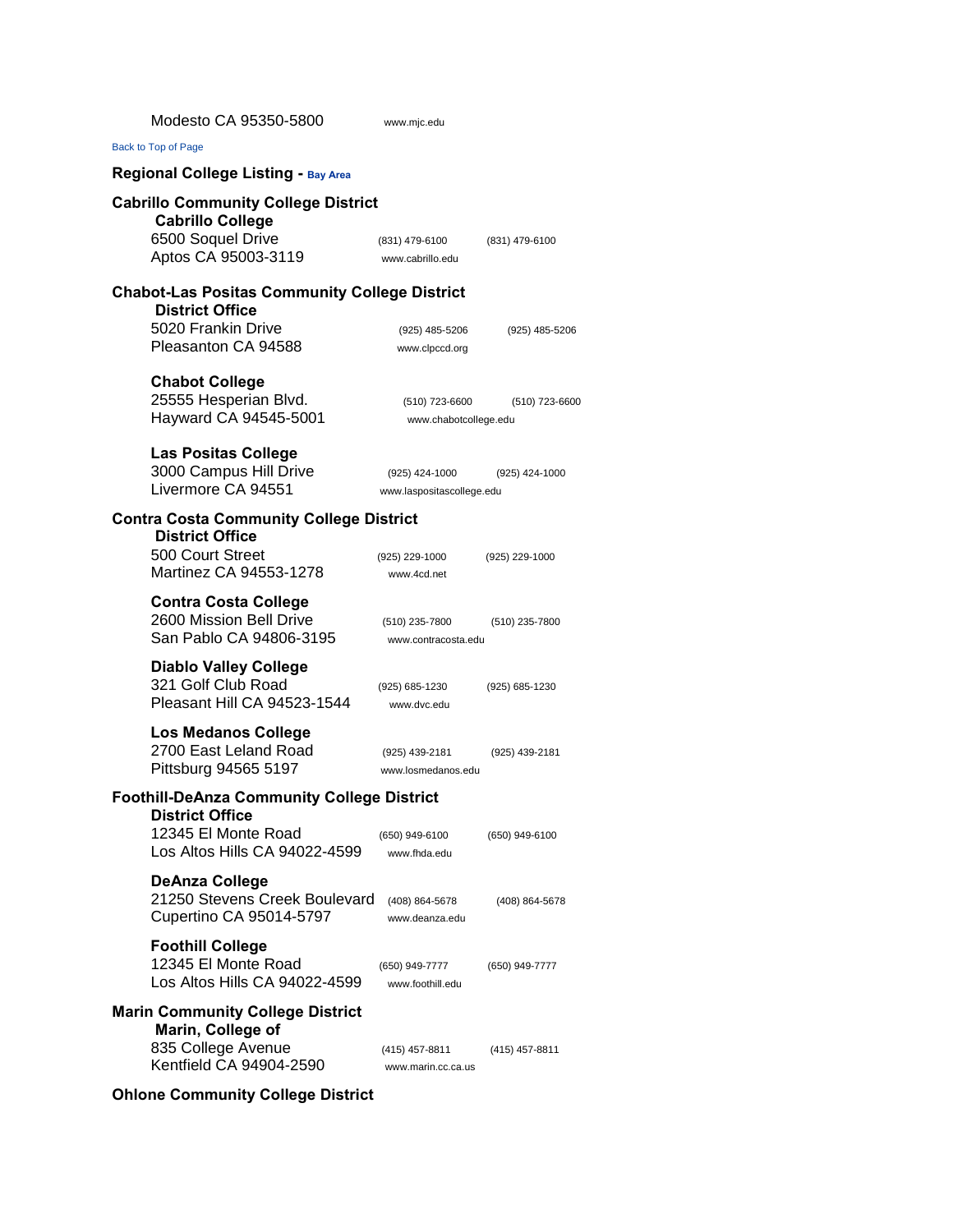| <b>Ohlone College</b><br>43600 Mission Boulevard<br>Fremont CA 94539-0911               | (510) 659-6000<br>www.ohlone.edu                   | $(510)$ 659-6000 |  |  |
|-----------------------------------------------------------------------------------------|----------------------------------------------------|------------------|--|--|
| <b>Peralta Community College District</b>                                               |                                                    |                  |  |  |
| <b>District Office</b><br>333 East 8th Street<br>Oakland CA 94606-2889                  | (510) 466-7200<br>www.peralta.cc.ca.us             | (510) 466-7200   |  |  |
| Alameda, College of<br>555 Atlantic Avenue<br>Alameda, CA 94501                         | (510) 522-7221<br>www.peralta.cc.ca.us/coa/coa.htm | (510) 522-7221   |  |  |
| <b>Laney College</b><br>900 Fallon Street<br>Oakland CA 94607-4893                      | (510) 834-5740<br>www.laney.peralta.edu            | (510) 834-5740   |  |  |
| <b>Merritt College</b><br>12500 Campus Drive<br>Oakland CA 94619-3196                   | (510) 981-2800<br>www.merritt.edu                  | (510) 981-2800   |  |  |
| <b>Berkeley City College</b><br>2050 Center Street<br>Berkeley CA 94704-1205            | (510) 981-2800<br>vistawww.peralta.edu             | (510) 981-2800   |  |  |
| <b>San Francisco Community College District</b>                                         |                                                    |                  |  |  |
| San Francisco, City College of<br>50 Phelan Avenue, E200<br>San Francisco CA 94112-1898 | (415) 239-3000<br>www.ccsf.edu                     | (415) 239-3000   |  |  |
| <b>San Jose-Evergreen Community College District</b>                                    |                                                    |                  |  |  |
| <b>District</b><br>4750 San Felipe Road<br>San Jose CA 95135-1599                       | (408) 270-6402<br>www.sjeccd.org                   | (408) 270-6402   |  |  |
| <b>Evergreen Valley College</b><br>3095 Yerba Buena Road<br>San Jose CA 95135-1598      | (408) 274-7900<br>www.evc.edu                      | (408) 274-7900   |  |  |
| <b>San Jose City College</b><br>2100 Moorpark Avenue<br>San Jose CA 95128-2799          | (408) 298-2181<br>www.sjcc.edu                     | (408) 298-2181   |  |  |
| Back to Top of Page                                                                     |                                                    |                  |  |  |
| <b>San Mateo County Community College District</b>                                      |                                                    |                  |  |  |
| <b>District</b><br>3401 CSM Drive<br>San Mateo CA 94402-3651                            | (650) 574-6550<br>www.smccd.net                    | (650) 574-6550   |  |  |
| <b>Canada College</b><br>4200 Farm Hill Boulevard<br>Redwood City CA 94061-1099         | (650) 306-3100<br>www.canadacollege.edu            | (650) 306-3100   |  |  |
| San Mateo, College of<br>1700 West Hillsdale Boulevard<br>San Mateo CA 94402-3784       | (650) 574-6161<br>www.collegeofsanmateo.edu        | (650) 574-6161   |  |  |
| <b>Skyline College</b><br>3300 College Drive<br>San Bruno CA 94066-1662                 | (650) 738-4100<br>www.skylinecollege.edu           | (650) 738-4100   |  |  |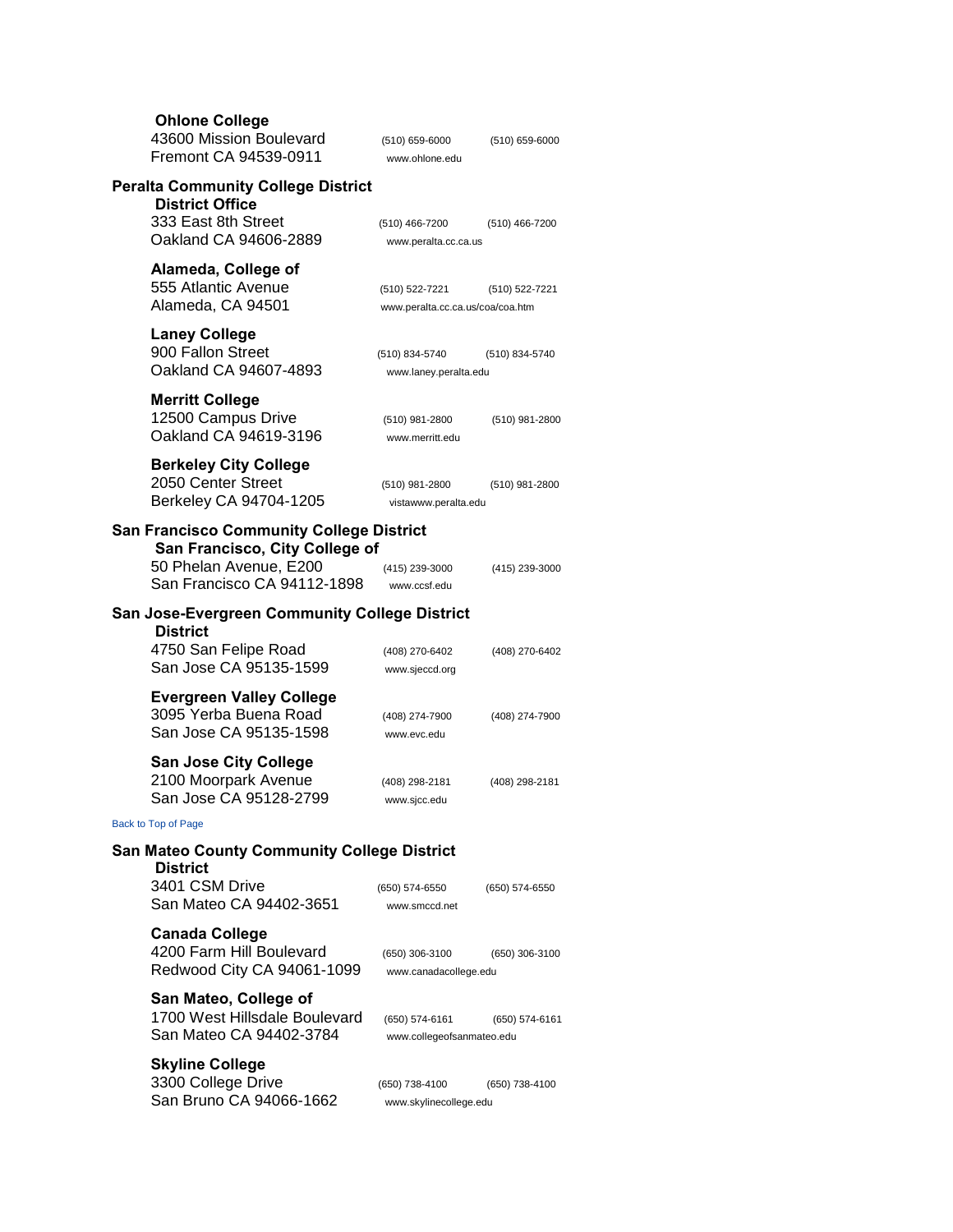| <b>West Valley-Mission Community College District</b><br><b>District Office</b>                              |                                                               |
|--------------------------------------------------------------------------------------------------------------|---------------------------------------------------------------|
| 14000 Fruitvale Avenue<br>Saratoga CA 95070-5698                                                             | (408) 867-2200<br>(408) 867-2200<br>www.wvmccd.cc.ca.us       |
| <b>Mission College</b><br>3000 Mission College Boulevard<br>Santa Clara CA 95054-1897                        | (408) 988-2200<br>(408) 988-2200<br>www.missioncollege.org    |
| <b>West Valley College</b><br>14000 Fruitvale Avenue<br>Saratoga CA 95070-5699                               | (408) 867-2200<br>(408) 867-2200<br>www.westvalley.edu        |
| Back to Top of Page                                                                                          |                                                               |
| <b>Regional College Listing - Southern</b>                                                                   |                                                               |
| <b>Allan Hancock Joint Community College District</b><br><b>Allan Hancock College</b>                        |                                                               |
| 800 South College Drive<br>Santa Maria CA 93454-6368                                                         | (805) 922-6966<br>(805) 922-6966<br>www.hancockcollege.edu    |
| <b>Antelope Valley Community College District</b><br><b>Antelope Valley College</b>                          |                                                               |
| 3041 West Avenue K<br>Lancaster CA 93536-5426                                                                | (661) 722-6300<br>(661) 722-6300<br>www.avc.edu               |
| <b>Barstow Community College District</b><br><b>Barstow College</b><br>2700 Barstow Road                     | (760) 252-2411<br>(760) 252-2411                              |
| Barstow CA 92311-6699                                                                                        | www.barstow.edu                                               |
| <b>Cerritos Community College District</b><br><b>Cerritos College</b><br>11110 Alondra Boulevard             | (562) 860-2451<br>(562) 860-2451                              |
| Norwalk CA 90650-6269                                                                                        | www.cerritos.edu                                              |
| <b>Chaffey Community College District</b><br><b>Chaffey College</b>                                          |                                                               |
| 5885 Haven Avenue<br>Rancho Cucamonga CA 91737                                                               | (909) 987-1737<br>(909) 987-1737<br>www.chaffey.edu           |
| <b>Citrus Community College District</b><br><b>Citrus College</b>                                            |                                                               |
| 1000 West Foothill Boulevard<br>Glendora CA 91741-1899                                                       | (626) 963-0323<br>(626) 963-0323<br>www.citruscollege.edu     |
| <b>Coast Community College District</b><br><b>District Office</b>                                            |                                                               |
| 1370 Adams Avenue<br>Costa Mesa CA 92626-5495                                                                | (714) 438-4600<br>(714) 438-4600<br>www.cccd.edu              |
| <b>Coastline Community College</b><br>11460 Warner Avenue<br>Fountain Valley CA 92708-2597 www.coastline.edu | (714) 546-7600<br>(714) 546-7600                              |
| <b>Golden West College</b><br>15744 Goldenwest Street<br>Huntington Beach CA 926470592                       | (714) 892-7711<br>(714) 892-7711<br>www.goldenwestcollege.edu |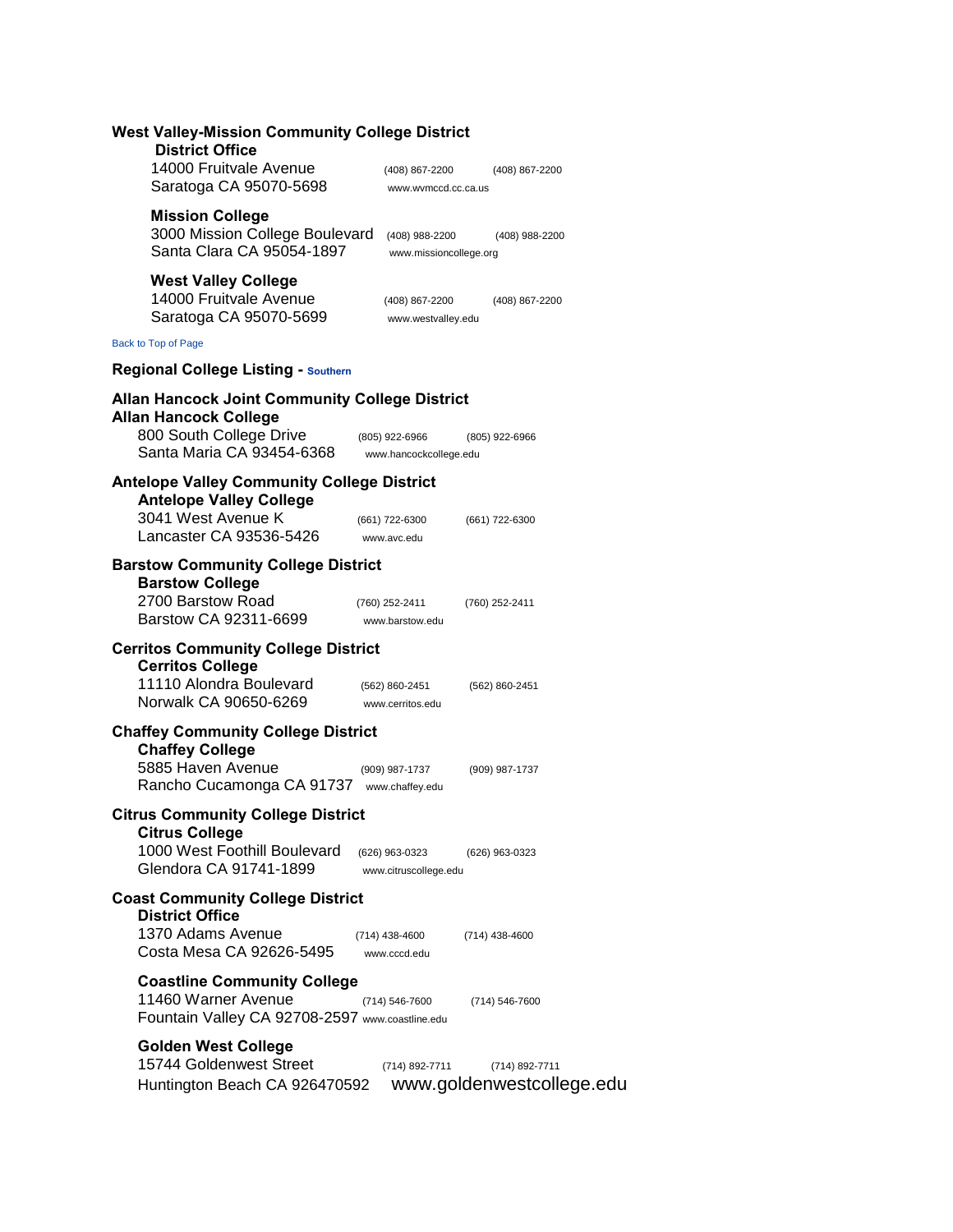| <b>Orange Coast College</b><br>2701 Fairview Road PO Box 5005<br>Costa Mesa CA 92628-5005                                                                     | (714) 432-0202<br>www.orangecoastcollege.edu          | (714) 432-0202     |
|---------------------------------------------------------------------------------------------------------------------------------------------------------------|-------------------------------------------------------|--------------------|
| <b>Copper Mountain Community College District</b><br><b>Copper Mountain College</b><br>6162 Rotary Wy (P.O. Box 1398) (760) 366-3791<br>Joshua Tree, CA 92252 | www.cmccd.edu                                         | (760) 366-3791     |
| <b>Desert Community College District</b><br>Desert, College of the<br>43 500 Monterey Avenue<br>Palm Desert CA 92260-2499                                     | (760) 346-8041<br>www.collegeofthedesert.edu          | (760) 346-8041     |
| Back to Top of Page                                                                                                                                           |                                                       |                    |
| <b>El Camino Community College District</b><br><b>El Camino College</b><br>16007 Crenshaw Boulevard                                                           | (310) 532-3670                                        | (310) 532-3670     |
| Torrance CA 90506-0002<br><b>Compton Community Educational Center</b><br>1111 East Artesia Boulevard<br>Compton CA 90221-5393                                 | www.elcamino.edu<br>(310) 900-1600<br>www.compton.edu | $(310)$ 900-1600   |
| <b>Glendale Community College District</b><br><b>Glendale Community College</b><br>1500 North Verdugo Road<br>Glendale CA 91208-2894                          | (818) 240-1000<br>www.glendale.edu                    | (818) 240-1000     |
| <b>Grossmont-Cuyamaca Community College District</b><br><b>District Office</b><br>8800 Grossmont College Drive<br>El Cajon CA 92020-1799                      | (619) 644-7010<br>www.gcccd.net                       | (619) 644-7010     |
| <b>Cuyamaca College</b><br>900 Rancho San Diego Parkway<br>El Cajon CA 92019-4304                                                                             | $(619) 660 - 4000$<br>www.cuyamaca.edu                | (619) 660-4000     |
| <b>Grossmont College</b><br>8800 Grossmont College Drive<br>El Cajon CA 92020-1799                                                                            | (619) 644-7000<br>www.grossmont.edu                   | $(619) 644 - 7000$ |
| <b>Imperial Community College District</b><br><b>Imperial Valley College</b><br>380 East Aten Road<br>Imperial CA 92251-9787                                  | (760) 352-8320<br>www.imperial.edu                    | (760) 352-8320     |
| <b>Kern Community College District</b><br><b>District Office</b><br>2100 Chester Avenue<br>Bakersfield CA 93301-4099                                          | (661) 336-5100<br>www.kccd.cc.ca.us                   | $(661)$ 336-5100   |
| <b>Bakersfield College</b><br>1801 Panorama Drive<br>Bakersfield CA 93305-1299                                                                                | (661) 395-4011<br>www.bakersfieldcollege.edu          | $(661)$ 395-4011   |

**Cerro Coso Community College**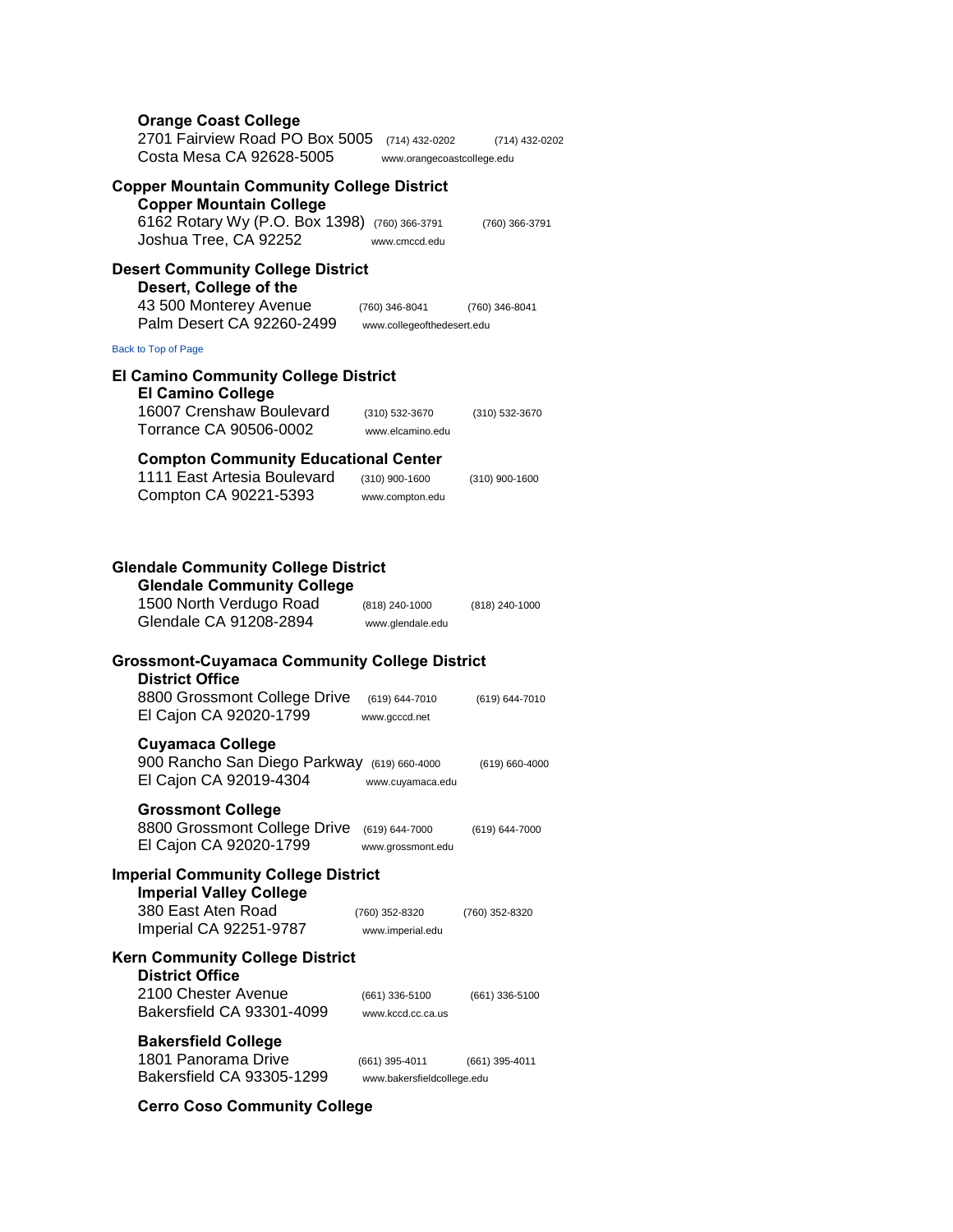| 3000 College Heights Boulevard (760) 384-6100<br>Ridgecrest CA 93555-9571                                   | www.cerrocoso.edu                            | (760) 384-6100 |
|-------------------------------------------------------------------------------------------------------------|----------------------------------------------|----------------|
| <b>Porterville College</b><br>100 East College Avenue<br>Porterville CA 93257-5901                          | (559) 791-2200<br>www.portervillecollege.edu | (559) 791-2200 |
| Long Beach Community College District<br><b>Long Beach City College</b>                                     |                                              |                |
| 4901 East Carson Street<br>Long Beach CA 90808-1706                                                         | (562) 938-4353<br>www.lbcc.edu               | (562) 938-4353 |
| Los Angeles Community College District<br><b>District Office</b>                                            |                                              |                |
| 770 Wilshire Boulevard<br>Los Angeles CA 90017-3896                                                         | (213) 891-2000<br>www.laccd.edu              | (213) 891-2000 |
| <b>East Los Angeles College</b><br>1301 Avenida Cesar Chavez<br>Monterey Park CA 91754-6099                 | (323) 265-8650<br>www.elac.edu               | (323) 265-8650 |
| <b>Los Angeles City College</b><br>855 North Vermont Avenue<br>Los Angeles CA 90029-3590                    | (323) 953-4000<br>www.lacitycollege.edu      | (323) 953-4000 |
| Los Angeles Harbor College<br>1111 Figueroa Place<br>Wilmington CA 90744-2397                               | (310) 233-4000<br>www.lahc.edu               | (310) 233-4000 |
| <b>Los Angeles Mission College</b><br>13356 Eldridge Avenue<br>Sylmar CA 91342-3200                         | (818) 364-7600<br>www.lamission.edu          | (818) 364-7600 |
| Los Angeles Pierce College<br>6201 Winnetka Avenue<br>Woodland Hills CA 91371-0001                          | (818) 719-6401<br>www.piercecollege.edu      | (818) 719-6401 |
| <b>Los Angeles Southwest College</b><br>1600 West Imperial Highway<br>Los Angeles CA 90047-4899             | (323) 241-5225<br>www.lasc.edu               | (323) 241-5225 |
| Los Angeles Trade-Tech College<br>400 West Washington Boulevard (213) 763-7000<br>Los Angeles CA 90015-4108 | www.lattc.edu                                | (213) 763-7000 |
| <b>Los Angeles Valley College</b><br>5800 Fulton Avenue<br>Van Nuys CA 91401-4096                           | (818) 947-2600<br>www.lavc.edu               | (818) 947-2600 |
| <b>West Los Angeles College</b><br>9000 Overland Avenue<br>Culver City CA 90230                             | (310) 287-4200<br>www.wlac.edu               | (310) 287-4200 |
| <b>MiraCosta Community College District</b><br><b>MiraCosta College</b>                                     |                                              |                |
| 1 Barnard Drive<br>Oceanside CA 92056-3899                                                                  | (760) 757-2121<br>www.miracosta.edu          | (760) 757-2121 |
| Mt. San Antonio Community College District<br>Mt. San Antonio College                                       |                                              |                |
| 1100 North Grand Avenue                                                                                     | (909) 594-5611                               | (909) 594-5611 |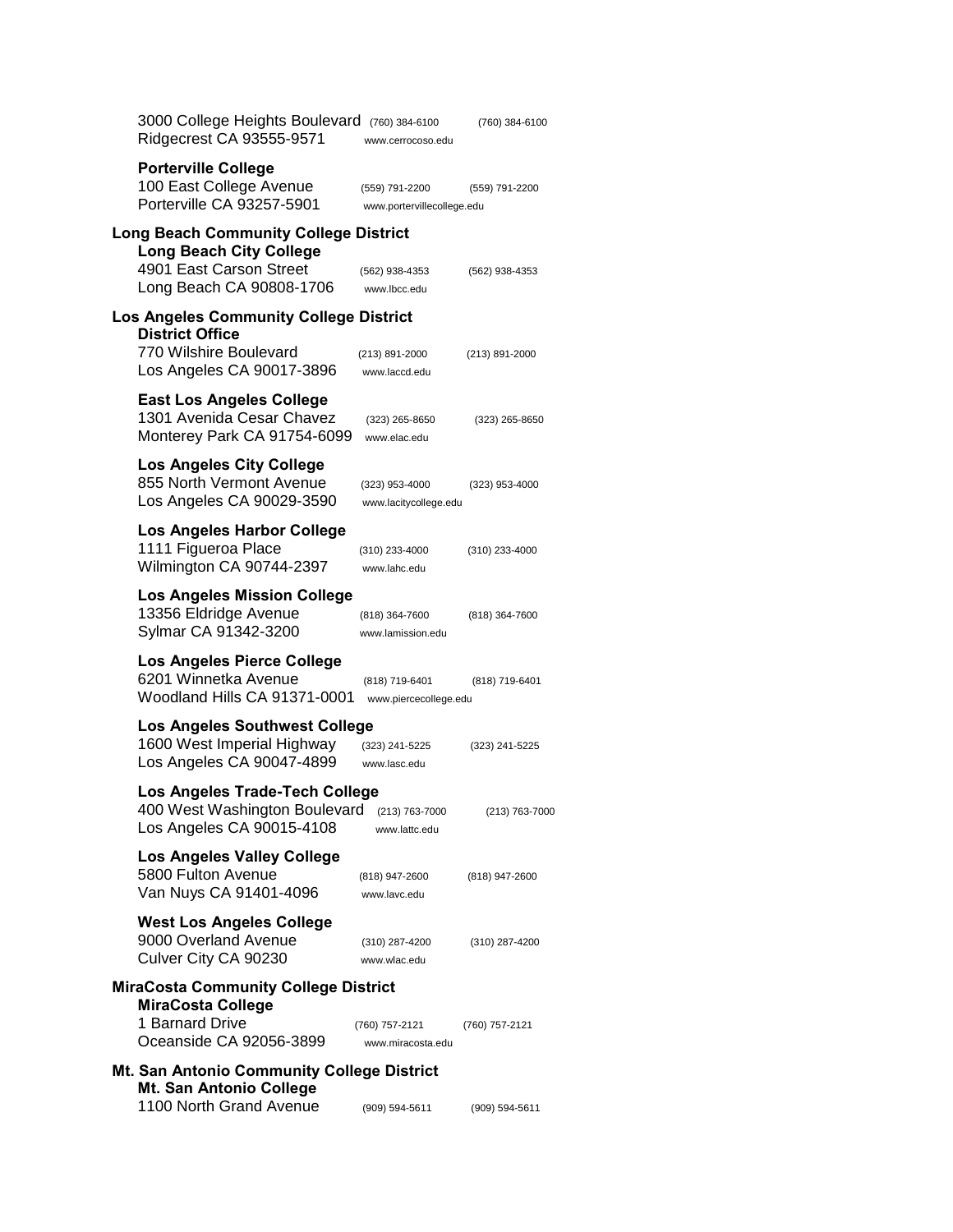| Walnut CA 91789-1399                                                                                                                      | www.mtsac.edu                            |                |
|-------------------------------------------------------------------------------------------------------------------------------------------|------------------------------------------|----------------|
| Mt. San Jacinto Community College District<br>Mt. San Jacinto College<br>1499 North State Street<br>San Jacinto CA 92583-2399             | (951) 487-6752<br>www.msjc.edu           | (951) 487-6752 |
| Back to Top of Page                                                                                                                       |                                          |                |
| <b>North Orange County Community College District</b>                                                                                     |                                          |                |
| <b>District</b><br>1830 W Romneya Drive<br>Anaheim, CA 92801-1819                                                                         | (714) 808-4500<br>www.nocccd.edu         | (714) 808-4500 |
| <b>Cypress College</b><br>9200 Valley View Street<br>Cypress CA 90630-5897                                                                | (714) 484-7000<br>www.cypresscollege.edu | (714) 484-7000 |
| <b>Fullerton College</b><br>321 East Chapman Avenue<br><b>Fullerton CA 92832-2095</b>                                                     | (714) 992-7000<br>www.fullcoll.edu       | (714) 992-7000 |
| <b>Palo Verde Community College District</b><br><b>Palo Verde College</b>                                                                 |                                          |                |
| One College Drive<br>Blythe CA 92225-1118                                                                                                 | (760) 921-5500<br>www.paloverde.edu      | (760) 921-5500 |
| <b>Palomar Community College District</b>                                                                                                 |                                          |                |
| <b>Palomar College</b><br>1140 West Mission Road<br>San Marcos CA 92069-1487                                                              | (760) 744-1150<br>www.palomar.edu        | (760) 744-1150 |
| <b>Pasadena Area Community College District</b><br><b>Pasadena City College</b><br>1570 East Colorado Boulevard<br>Pasadena CA 91106-2003 | (626) 585-7123<br>www.pasadena.edu       | (626) 585-7123 |
| <b>Rancho Santiago Community College District</b>                                                                                         |                                          |                |
| <b>District Office</b><br>2323 N. Broadway<br>Santa Ana CA 92706-1640                                                                     | (714) 564-6000<br>www.rsccd.org          | (714) 564-6000 |
| <b>Santa Ana College</b><br>1530 W. 17th Street<br>Santa Ana CA 92706-3398                                                                | (714) 564-6000<br>www.sac.edu            | (714) 564-6000 |
| <b>Santiago Canyon College</b><br>8045 E. Chapman Avenue<br>Orange, CA 92869-4512                                                         | (714) 564-4000<br>www.sccollege.edu      | (714) 564-4000 |
| <b>Rio Hondo Community College District</b>                                                                                               |                                          |                |
| <b>Rio Hondo College</b><br>3600 Workman Mill Road<br>Whittier CA 90601-1699                                                              | (562) 692-0921<br>www.riohondo.edu       | (562) 692-0921 |
| <b>Riverside Community College District</b><br><b>Riverside Community College</b><br>4800 Magnolia Avenue<br>Riverside CA 92506-1293      | (951) 222-8000<br>www.rcc.edu            | (951) 222-8000 |

**San Bernardino Community College District**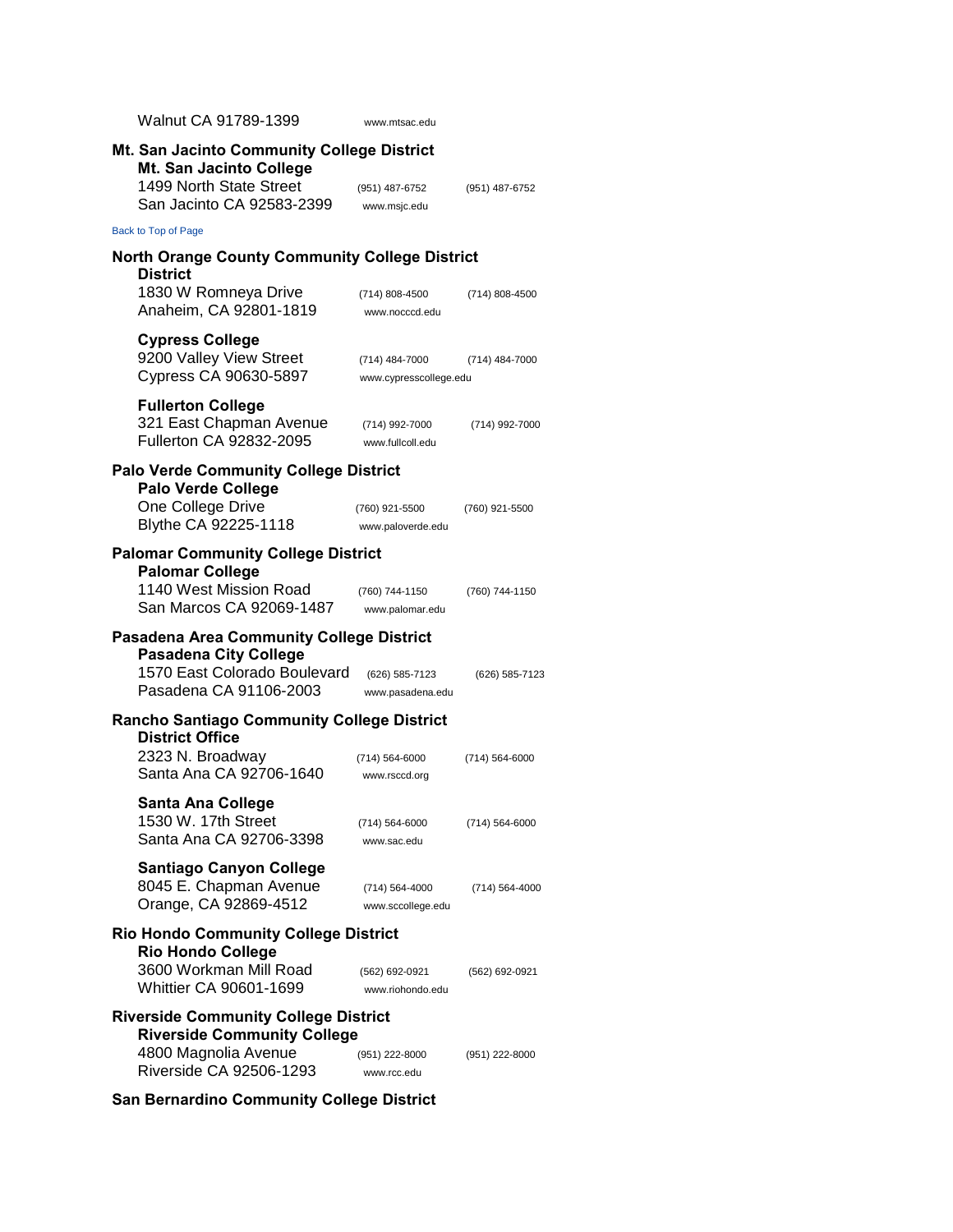| <b>District Office</b><br>114 S. Del Rosa Drive<br>San Bernardino CA 92408                                    | (909) 884-2533<br>www.sbccd.cc.ca.us    | (909) 884-2533   |
|---------------------------------------------------------------------------------------------------------------|-----------------------------------------|------------------|
| <b>Crafton Hills College</b><br>11711 Sand Canyon Road<br>Yucaipa CA 92399-1799                               | (909) 794-2161<br>www.craftonhills.edu  | (909) 794-2161   |
| San Bernardino Valley College<br>701 S. Mt. Vernon Avenue<br>San Bernardino CA 92410-2798                     | (909) 384-4400<br>www.valleycollege.edu | (909) 384-4400   |
| San Diego Community College District                                                                          |                                         |                  |
| <b>District Office</b><br>3375 Camino del Rio South<br>San Diego CA 92108-3883                                | (619) 584-6960<br>www.sdccd.edu         | (619) 584-6960   |
| <b>San Diego City College</b><br>1313 Park Boulevard<br>San Diego CA 92101-4787                               | (619) 388-3400<br>www.sdcity.edu        | (619) 388-3400   |
| <b>San Diego Centers for Education and Technology</b>                                                         |                                         |                  |
| San Diego Community College District<br>4343 Ocean View Boulevard                                             | (619) 388-4881                          | (619) 388-4881   |
| San Diego CA 92113-1998                                                                                       | www.sandiegocet.net                     |                  |
| San Diego Mesa College<br>7250 Mesa College Drive<br>San Diego, CA 92111-4998                                 | (619) 388-2600<br>www.sdmesa.edu        | $(619)$ 388-2600 |
| <b>San Diego Miramar College</b><br>10440 Black Mountain Road<br>San Diego CA 92126-2999                      | (858) 388-7800<br>www.sdmiramar.edu     | (858) 388-7800   |
| San Luis Obispo County Community College District<br><b>Cuesta College</b><br>PO Box 8106                     | (805) 546-3100                          | (805) 546-3100   |
| San Luis Obispo CA 93403-8106                                                                                 | www.cuesta.edu                          |                  |
| Back to Top of Page                                                                                           |                                         |                  |
| <b>Santa Barbara Community College District</b><br><b>Santa Barbara City College</b>                          |                                         |                  |
| 721 Cliff Drive<br>Santa Barbara CA 93109-2394                                                                | (805) 965-0581<br>www.sbcc.edu          | $(805)$ 965-0581 |
| <b>Santa Clarita Community College District</b>                                                               |                                         |                  |
| <b>Canyons, College of the</b><br>26455 N. Rockwell Canyon Road (661) 259-7800<br>Santa Clarita CA 91355-1899 | www.canyons.edu                         | (661) 259-7800   |
| <b>Santa Monica Community College District</b>                                                                |                                         |                  |
| <b>Santa Monica College</b><br>1900 Pico Boulevard<br>Santa Monica CA 90405-1628                              | $(310)$ 434-4000<br>www.smc.edu         | $(310)$ 434-4000 |
| <b>South Orange County Community College District</b>                                                         |                                         |                  |
| <b>District Office</b><br>28000 Marguerite Parkway<br>Mission Viejo CA 92692-3635                             | (949) 582-4999<br>www.socccd.edu        | (949) 582-4999   |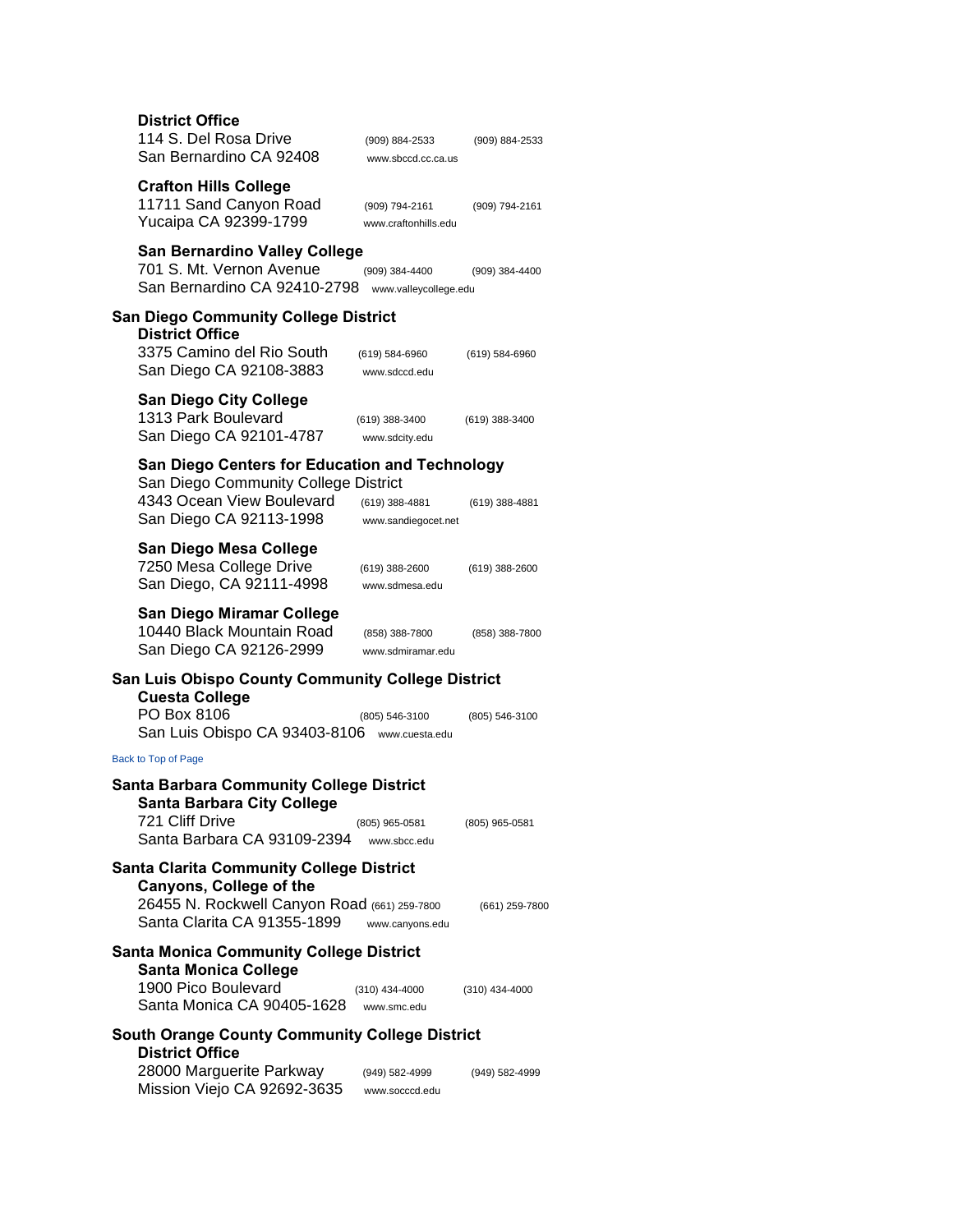| <b>Irvine Valley College</b><br>5500 Irvine Center Drive<br>Irvine CA 92618                                                       | (949) 451-5100<br>www.ivc.edu             | (949) 451-5100 |
|-----------------------------------------------------------------------------------------------------------------------------------|-------------------------------------------|----------------|
| <b>Saddleback College</b><br>28000 Marguerite Parkway<br>Mission Viejo CA 92692-3699                                              | (949) 582-4500<br>www.saddleback.edu      | (949) 582-4500 |
| <b>Southwestern Community College District</b><br><b>Southwestern College</b><br>900 Otay Lakes Road<br>Chula Vista CA 91910-7299 | (619) 421-6700<br>www.swccd.edu           | (619) 421-6700 |
| <b>Ventura County Community College District</b><br><b>District</b><br>255 W. Stanley Avenue #150<br>Ventura, CA 93001-1346       | (805) 384-8300<br>www.vcccd.net           | (805) 384-8300 |
| <b>Moorpark College</b><br>7075 Campus Road<br>Moorpark CA 93021-1695                                                             | (805) 378-1400<br>www.moorparkcollege.edu | (805) 378-1400 |
| <b>Oxnard College</b><br>4000 South Rose Avenue<br>Oxnard CA 93033-6699                                                           | (805) 986-5800<br>www.oxnardcollege.edu   | (805) 986-5800 |
| <b>Ventura College</b><br>4667 Telegraph Road<br>Ventura CA 93003-3899                                                            | (805) 654-6400<br>www.venturacollege.edu  | (805) 654-6400 |
| <b>Victor Valley Community College District</b><br><b>Victor Valley College</b><br>18422 Bear Valley Road                         | (760) 245-4271                            | (760) 245-4271 |
| Victorville CA 92392-5849                                                                                                         | www.vvc.edu                               |                |

[Back to Top of Page](http://cccco.edu/CommunityColleges/CommunityCollegeListings/CollegeListingsRegional/tabid/829/Default.aspx#top)